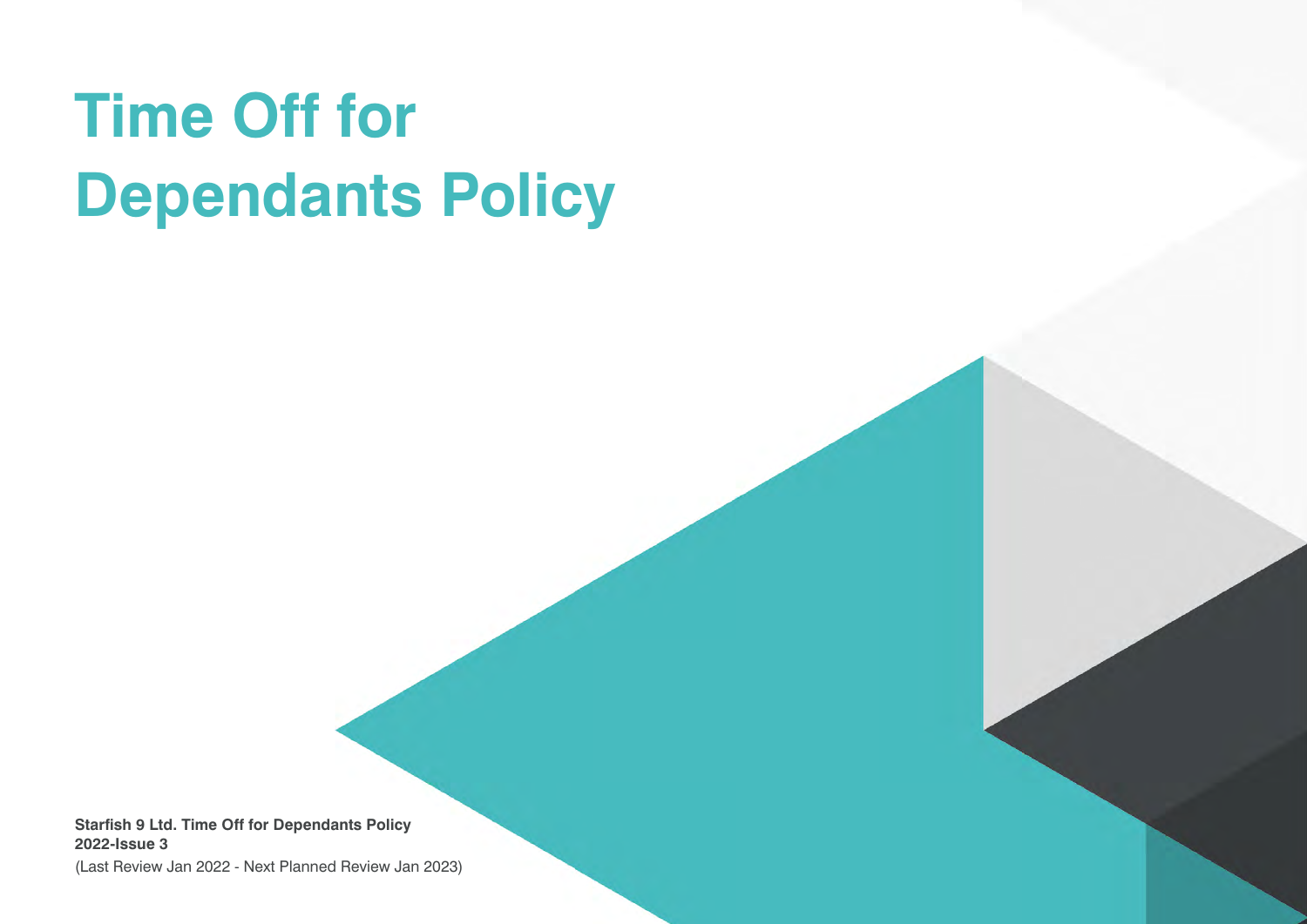# **Time Off for Dependants**

## **What this policy covers**

This policy applies to employees only.

The purpose of this policy is to ensure those who are genuinely in need of unpaid time off in order to deal with an emergency are treated fairly and consistently while minimising the impact on the business.

You are entitled to take a reasonable amount of unpaid time off during working hours to deal with particular situations affecting your dependants. The amount of time off will depend on the nature of the incident and your individual circumstances.

This policy explains what is meant by dependant and in which circumstances unpaid time off can be granted and sets out the notification procedures.

### **Your entitlements and responsibilities**

#### **Definition of dependant**

A dependant is:

- A spouse
- A civil partner
- A child
- A parent
- A person who lives in the same household as you other than as your tenant, lodger, boarder or someone you employ
- Any person who would reasonably rely on you for assistance or who would rely on you to make arrangements for the provision of care in the event of illness or injury
- Any other person who may rely on you for the provision of care or arrangements for the provision of care

#### **What counts as time off**

Reasonable time off will be granted in the following circumstances:

- To provide assistance when a dependant falls ill, gives birth or is injured or assaulted
- To make arrangements for the care of a sick or injured dependant or to make arrangements to deal with an unexpected disruption to their care provision